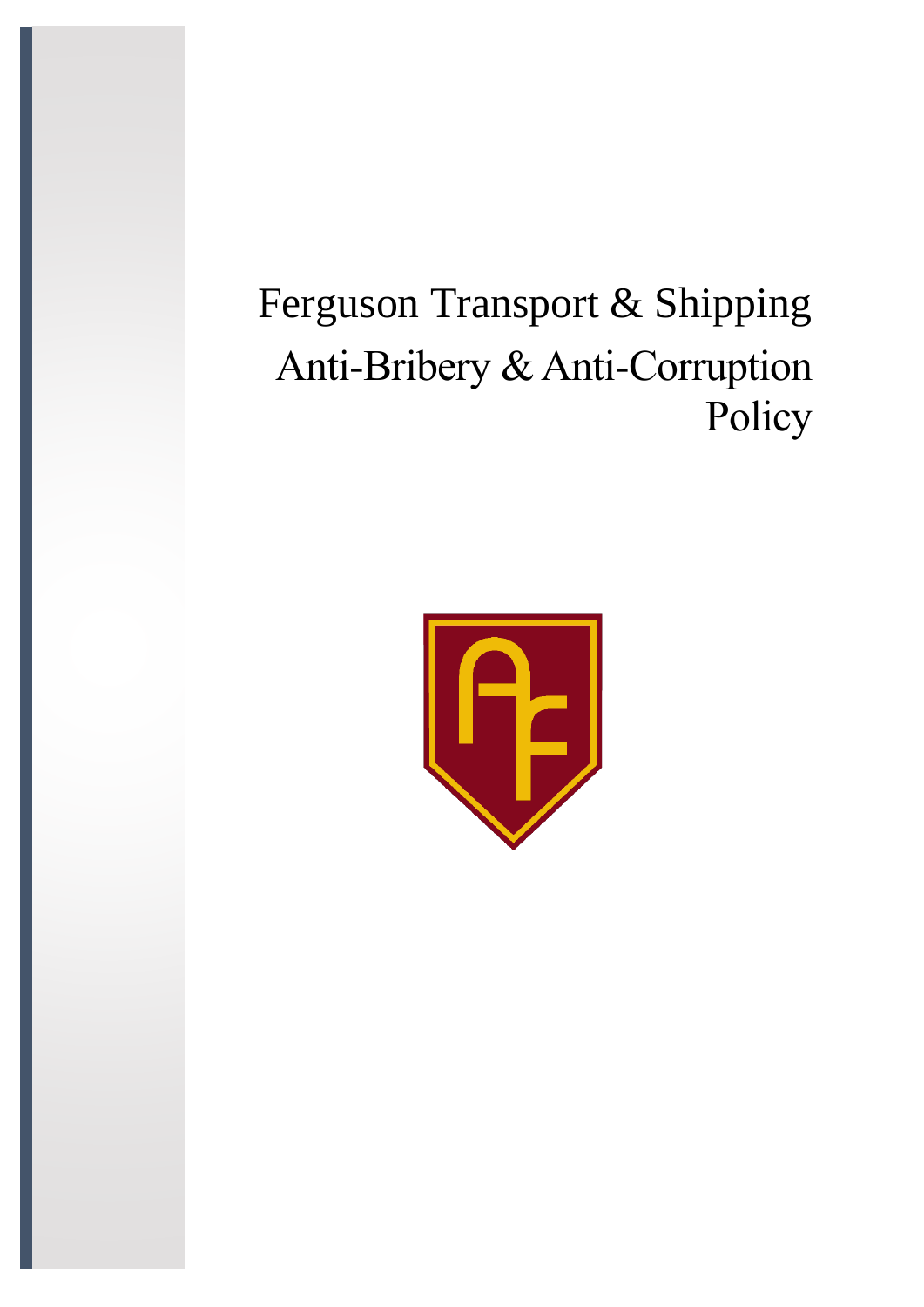# **Table of Contents**

| 3<br>3      |                                                         |  |  |  |  |  |  |  |
|-------------|---------------------------------------------------------|--|--|--|--|--|--|--|
|             | 3                                                       |  |  |  |  |  |  |  |
| 1<br>2<br>3 | 4<br>3.1<br>3.2<br>5<br>3.3                             |  |  |  |  |  |  |  |
|             | 3.4<br>Facilitation Payments & Kickbacks (corruption) 5 |  |  |  |  |  |  |  |
|             | 3.5<br>3.6                                              |  |  |  |  |  |  |  |
| 4           | 6                                                       |  |  |  |  |  |  |  |
| 5           | 6                                                       |  |  |  |  |  |  |  |
| 6           | 6                                                       |  |  |  |  |  |  |  |
|             |                                                         |  |  |  |  |  |  |  |
| 8           |                                                         |  |  |  |  |  |  |  |
| 9           |                                                         |  |  |  |  |  |  |  |
| 10          |                                                         |  |  |  |  |  |  |  |
| 11<br>12    | 8                                                       |  |  |  |  |  |  |  |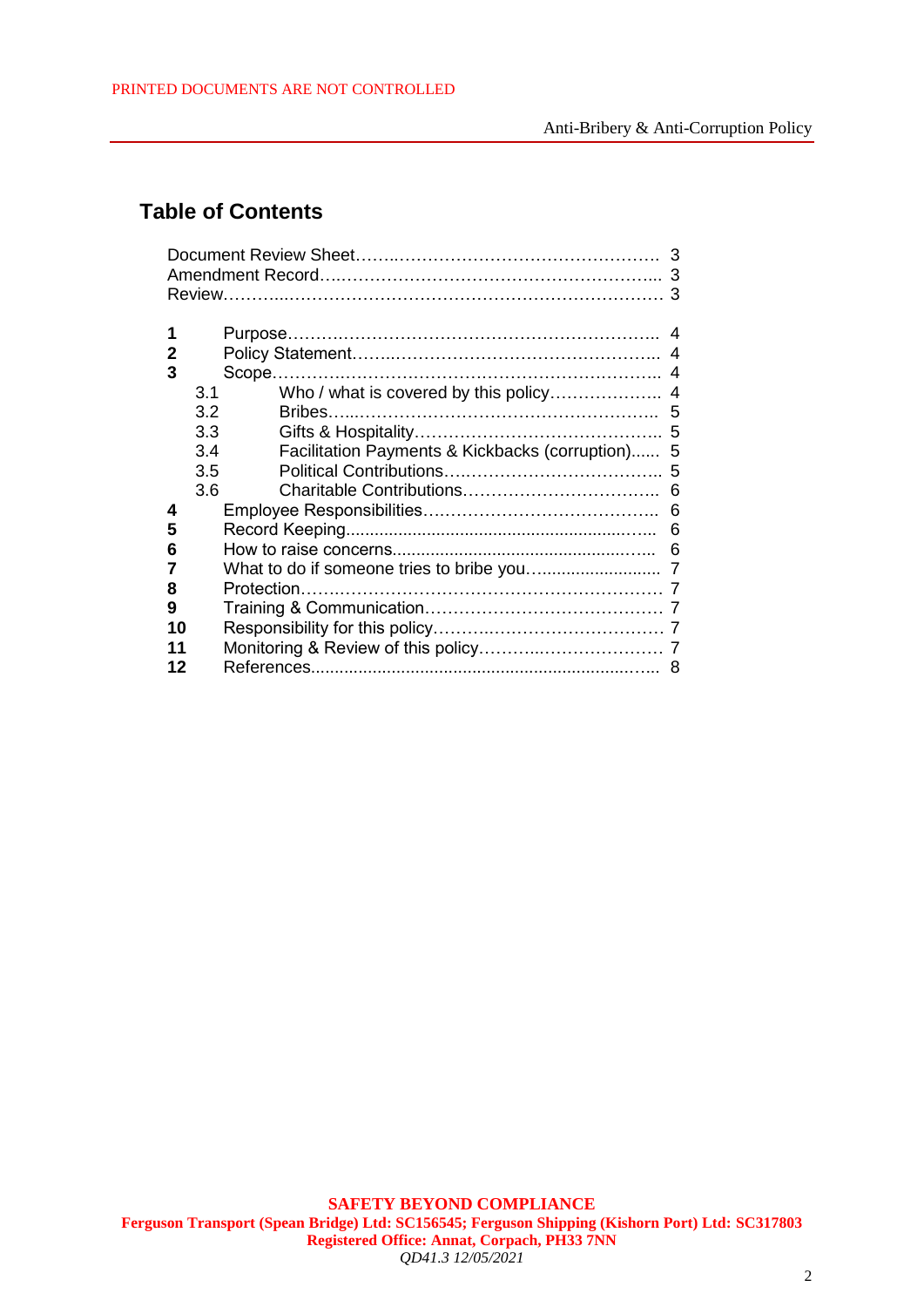#### **Document Review Sheet**

The authorisations below certify that this document has been reviewed and accepted, and demonstrates that the individuals are aware of all the requirements contained herein and are committed to ensuring their provision.

|                | Name                    | Position            | Date       |
|----------------|-------------------------|---------------------|------------|
| Authorised by: | <b>Frank Davidson</b>   | <b>SHEQ Officer</b> | 14/11/2017 |
| Reviewed by:   | <b>Tracy Pollington</b> | QA                  | 23/10/2018 |
| Authorised by: | <b>Frank Davidson</b>   | <b>SHEQ Officer</b> | 24/10/2018 |

#### **Amendment Record**

This document is reviewed regularly to ensure relevance to the systems and process that it defines. A record of contextual additions or omissions is given below.

| Amendment  | Revision  | Context                                                                        | <b>Initials</b> |
|------------|-----------|--------------------------------------------------------------------------------|-----------------|
| Date       | Guide     |                                                                                |                 |
|            | Page      |                                                                                |                 |
|            | (Numbers) |                                                                                |                 |
| 23/10/2018 | All       | Re-formatted, renamed, points expanded                                         | ТP              |
| N/A        | N/A       | Reviewed - no amendments                                                       | ТP              |
| 12/05/2021 | Whole     | Minor spelling/grammar amendments. Formatting<br>amendments. References added. | KH              |

#### **Review**

This policy will be reviewed at least annually, or sooner if legislative or other changes dictate.

| Name:            | Frank Davidson |
|------------------|----------------|
| Position:        | Head of SHEQ   |
| Signature:       |                |
| Date:            | 02/06/2021     |
| Date for Review: | 02/06/2022     |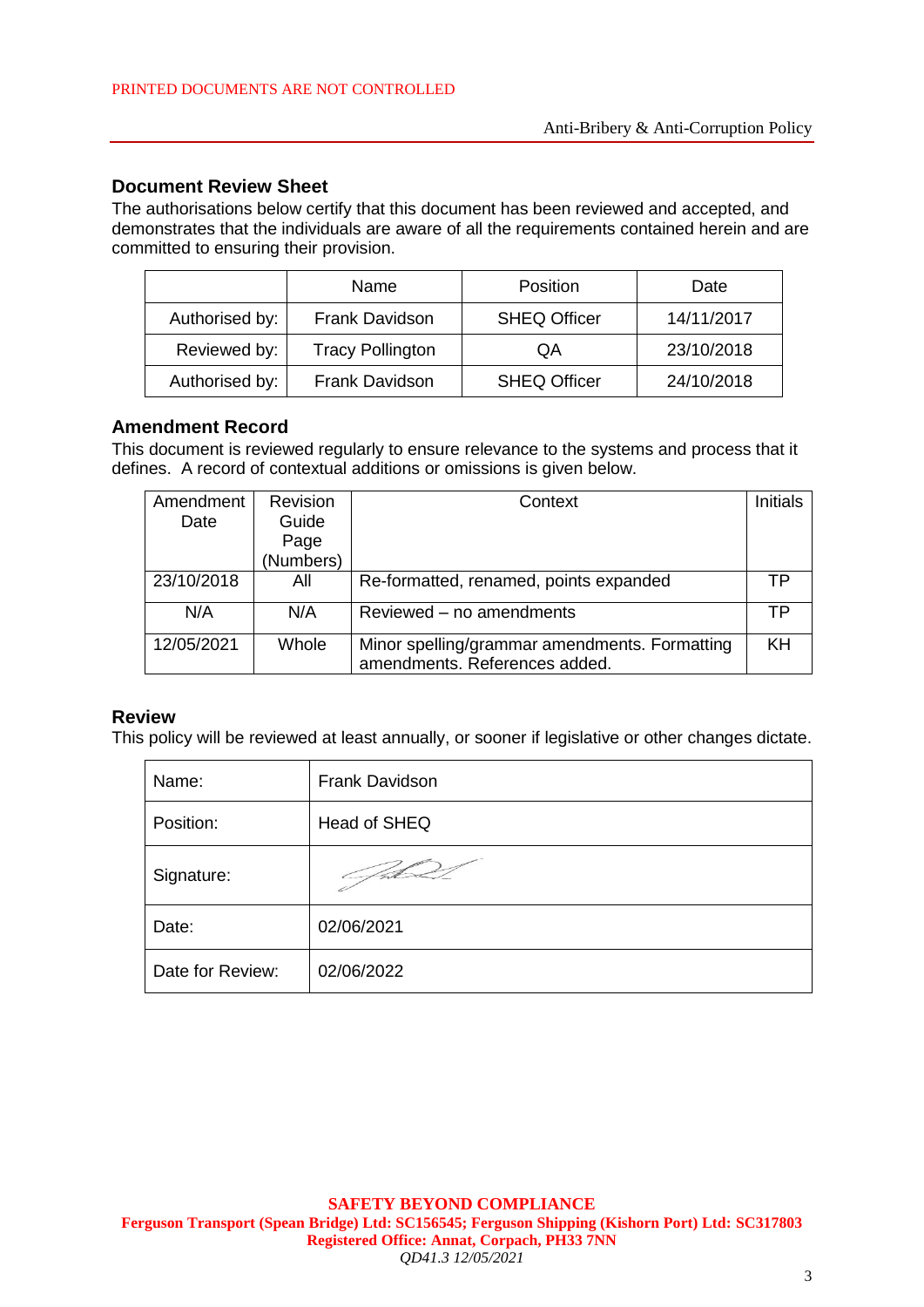#### **1 Purpose**

The purpose of this policy is to establish controls to ensure compliance with all applicable anti-bribery and corruption regulations including The Bribery Act 2010, and to ensure that the company's business is conducted in a socially responsible manner.

## **2 Policy Statement**

**Bribery** is the offering, promising, giving, accepting or soliciting of an advantage as an inducement for action which is illegal or a breach of trust. A bribe is an inducement or reward offered, promised or provided in order to gain any commercial, contractual, regulatory or personal advantage.

It is our policy to conduct all of our business in an honest and ethical manner. We take a zero-tolerance approach to bribery and corruption. We are committed to acting professionally, fairly and with integrity in all of our business dealings and relationships wherever we operate, as well as implementing and enforcing effective systems to counter bribery.

We will uphold all laws relevant to countering bribery and corruption in all the jurisdictions in which we operate. However, we remain bound by the laws of the UK, including the Bribery Act 2010, with respect to our conduct both at home and abroad.

Bribery and corruption are punishable offences for individuals by up to ten years' imprisonment and a fine. If Ferguson Transport & Shipping are found to have taken part in corruption, the company could face an unlimited fine, be excluded from tendering for public contracts and face damage to its reputation. The company therefore takes its legal responsibilities very seriously.

#### **3 Scope**

#### **3.1 Who is covered by this Policy?**

In this policy, **third party** means any individual or organisation you come into contact with during the course of your work for us and includes actual and potential clients, customers, suppliers, distributors, business contacts, agents, advisors, and government and public bodies, including their advisors, representatives, officials, politicians and political parties.

This policy applies to all individuals working at all levels and grades, including senior managers, officers, directors, employees (whether permanent, fixed-term or temporary), consultants, contractors, trainees, seconded staff, homeworkers, casual workers and agency staff, volunteers, interns, agents, sponsors, any other person associated with the company or any subsidiaries or their employees, wherever located (collectively referred to as employees in this policy).

This policy covers:

- Bribes:
- Gifts and hospitality;
- Facilitation payments;
- Political contributions; and
- Charitable contributions.

#### **SAFETY BEYOND COMPLIANCE**

**Ferguson Transport (Spean Bridge) Ltd: SC156545; Ferguson Shipping (Kishorn Port) Ltd: SC317803 Registered Office: Annat, Corpach, PH33 7NN** *QD41.3 12/05/2021*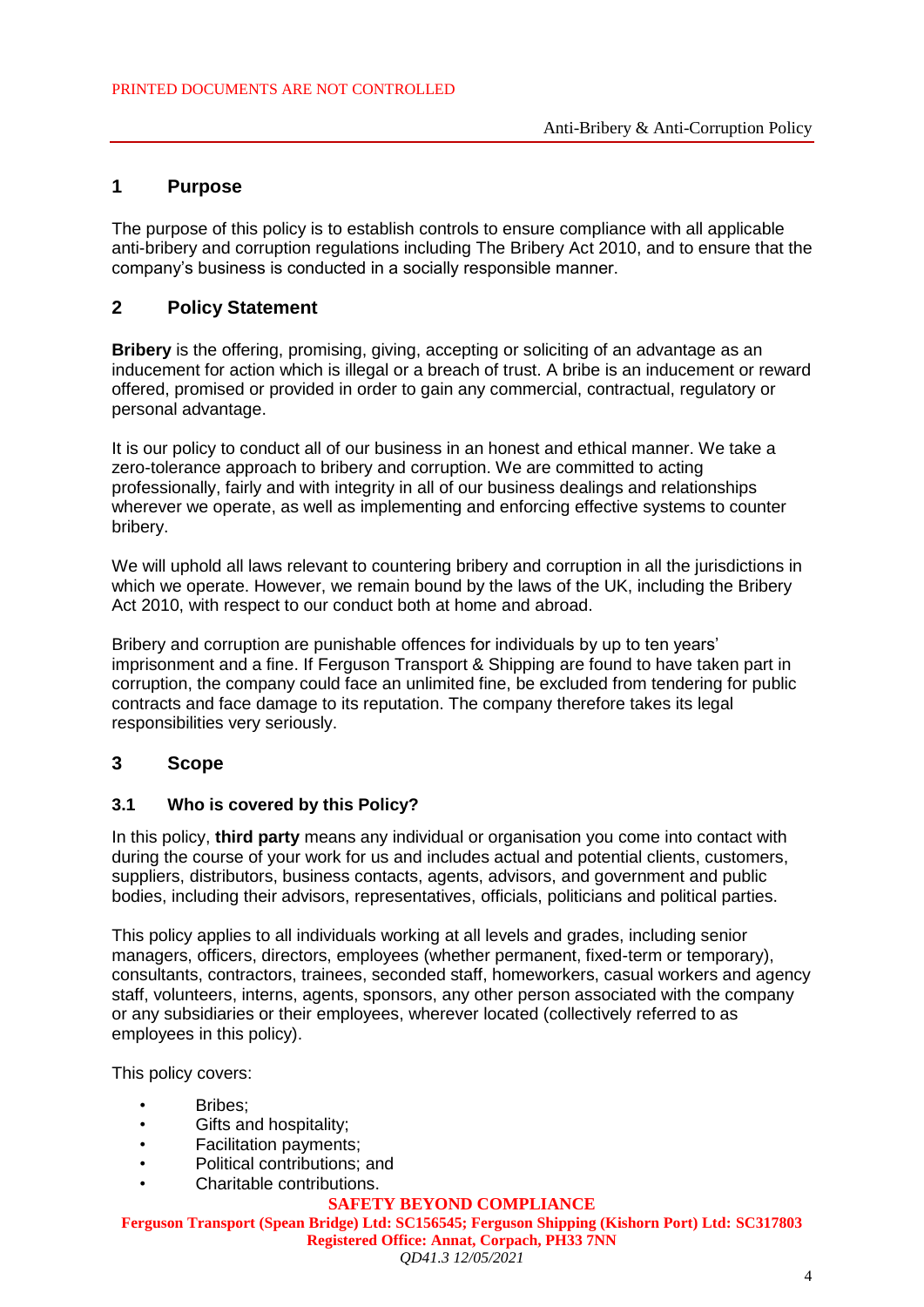#### **3.2 Bribes**

Employees must not engage in any form of bribery, either directly or through any third party (such as an agent or distributor). Specifically, employees must not bribe a foreign public official anywhere in the world.

#### **3.3 Gifts and Hospitality**

Employees must not offer or give any gift or hospitality:

- Which could be regarded as illegal or improper, or which violates the recipient's policies;
- To any public employee, government official, representative, politician or political party; and
- Which exceeds £25 in value for each individual gift or £25 per head in value for each hospitality event (not to exceed a total value of £25 in any financial year), unless approved in writing by the employee's manager.

Employees may not accept any gift or hospitality from company business partners if:

- $\bullet$  It exceeds £25 in value for each individual gift or £25 in value for each hospitality event (not to exceed a total of £25 in any financial year), unless approved in writing by the employee's manager;
- It is in cash; and
- There is any suggestion that a return favour will be expected or implied.

Where a manager's approval is required and you are a manager, seek approval from a Director if you there is no one else directly above your level within the company.

If it is not appropriate to decline the offer of a gift, the gift may be accepted, provided it is then declared to the employee's manager and donated to charity.

We appreciate that the practice of giving business gifts varies between countries and regions and what may be normal and acceptable in one region may not be in another. The test to be applied is whether in all the circumstances the gift or hospitality is reasonable and justifiable. The intention behind the gift should always be considered.

Within these parameters, local management may define specific guidelines and policies to reflect local professional and industry standards. Where this policy requires written approval to be given, the Company Secretary shall put in place a process to maintain a register of all such approvals.

#### **3.4 Facilitation Payments and Kickbacks (Corruption)**

Facilitation payments are a form of bribery. A common example is where a government official is given money or goods to perform (or speed up the performance of) an existing duty. Facilitation payments tend to be demanded by low level officials to obtain a level of service which one would not normally be entitled to.

Our strict policy is that facilitation payments must not be paid. Any attempts to extort a facilitation payment must be reported immediately to the relevant line manager or to a Director, in the absence of an employee's line manager.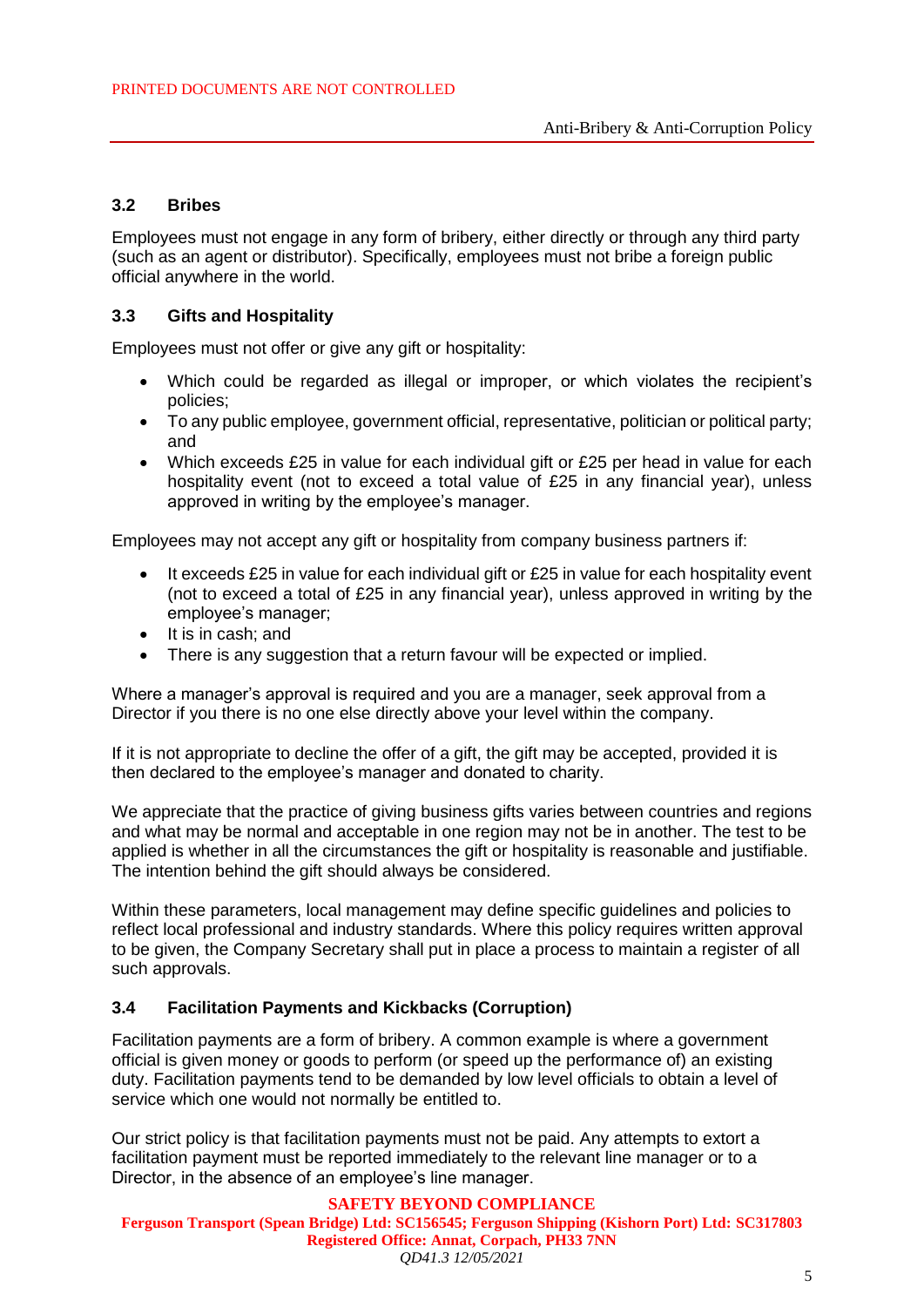#### **3.5 Political Contributions**

Ferguson Transport & Shipping does not make donations, whether in cash or kind, in support of any political parties or candidates as this can be perceived as an attempt to gain an improper business advantage.

#### **3.6 Charitable Contributions**

Charitable support and donations are acceptable (and indeed are encouraged), whether of in-kind services, knowledge, time, or direct financial contributions. However, employees must be careful to ensure that charitable contributions are not used as a scheme to conceal bribery. The company only makes charitable donations that are legal and ethical under legislation and practices. No donation must be offered or made without the prior approval of the Managing Director.

All charitable contributions should be publicly disclosed.

#### **4 Employee Responsibilities**

All employees must read, understand and comply with this policy. The prevention, detection and reporting of bribery and other forms of corruption are the responsibility of all those working for Ferguson Transport & Shipping or under the control of the company. All employees are required to avoid any activity that might lead to, or suggest, a breach of this policy.

You must notify your manager or the Company Secretary as soon as possible if you believe or suspect that a conflict with or breach of this policy has occurred, or may occur in the future.

Any employee who breaches this policy will face disciplinary action, which could result in dismissal for gross misconduct. Ferguson Transport & Shipping reserves the right to terminate contractual relationships with other companies or workers if they breach this policy.

#### **5 Record-Keeping**

Ferguson Transport & Shipping will keep financial records and have appropriate internal controls in place which will evidence the business reason for making any payments to third parties.

Employees must declare and keep a written record of all hospitality or gifts accepted or offered, which will be subject to managerial review.

Employees must ensure that all expenses claims relating to hospitality, gifts or expenses incurred by third parties are recorded alongside the reason for the expenditure.

All accounts, invoices, memoranda and other documents and records relating to dealings with third parties such as clients, suppliers and business contacts should be prepared and maintained with strict accuracy and completeness. No accounts must be kept "off-book" to facilitate or conceal improper payments.

**SAFETY BEYOND COMPLIANCE Ferguson Transport (Spean Bridge) Ltd: SC156545; Ferguson Shipping (Kishorn Port) Ltd: SC317803 Registered Office: Annat, Corpach, PH33 7NN** *QD41.3 12/05/2021*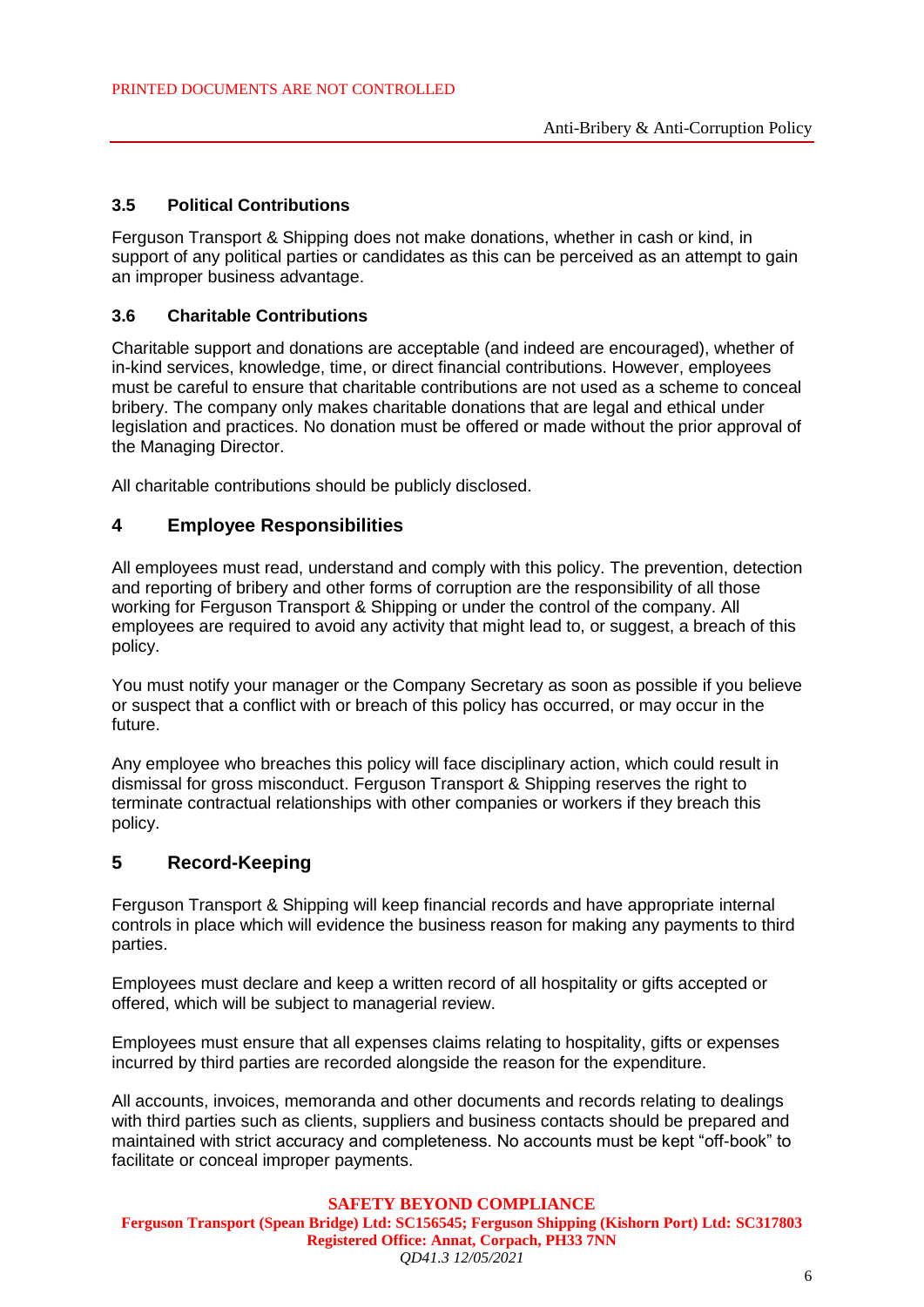### **6 How to Raise Concerns**

You are encouraged to raise concerns about any issue or suspicion of malpractice at the earliest possible stage. If you are unsure whether a particular act constitutes bribery or corruption, or if you have any other queries or concerns, these should be raised with your line manager or the Company Secretary.

### **7 What to do if someone tries to Bribe You**

It is important that you tell the Company Secretary as soon as possible if you are offered a bribe by a third party, are asked to make one, suspect that this may happen in the future, or believe that you are a victim of another form of unlawful activity.

#### **8 Protection**

Employees who refuse to accept or offer a bribe, or those who raise concerns or report another's wrongdoing are sometimes worried about possible repercussions. Ferguson Transport & Shipping aim to encourage openness and will support anyone who raises genuine concerns in good faith under this policy, even if they turn out to be mistaken.

The company is committed to ensuring that no one suffers any detrimental treatment as a result of refusing to take part in bribery or corruption, or because of reporting in good faith their suspicion that an actual or potential bribery or other corruption offence has taken place, or may take place in the future. Detrimental treatment includes dismissal, disciplinary action, threats or other unfavourable treatment connected with raising a concern. If you believe that you have suffered any such treatment, you should inform the Managing Director immediately. If the matter is not remedied and you are an employee, you should raise it formally using the company's Grievance Procedure found within the Employee Handbook (HR04).

# **9 Training and Communication**

Training on this policy forms part of the induction process for all new employees. All existing employees will receive regular, relevant training on how to implement and adhere to this policy.

Our zero-tolerance approach to bribery and corruption will be communicated to all suppliers, contractors and business partners at the outset of our business relationship with them and as appropriate thereafter.

#### **10 Who is Responsible for the Policy?**

The board of Directors has overall responsibility for ensuring this policy complies with our legal and ethical obligations, and that all those under our control comply with it.

The Company Secretary has primary and day-to-day responsibility for implementing this policy, monitoring its use and effectiveness and dealing with any queries relating to its interpretation. Management at all levels are responsible for ensuring those reporting to them are made aware of and understand this policy and are given adequate and regular training on it.